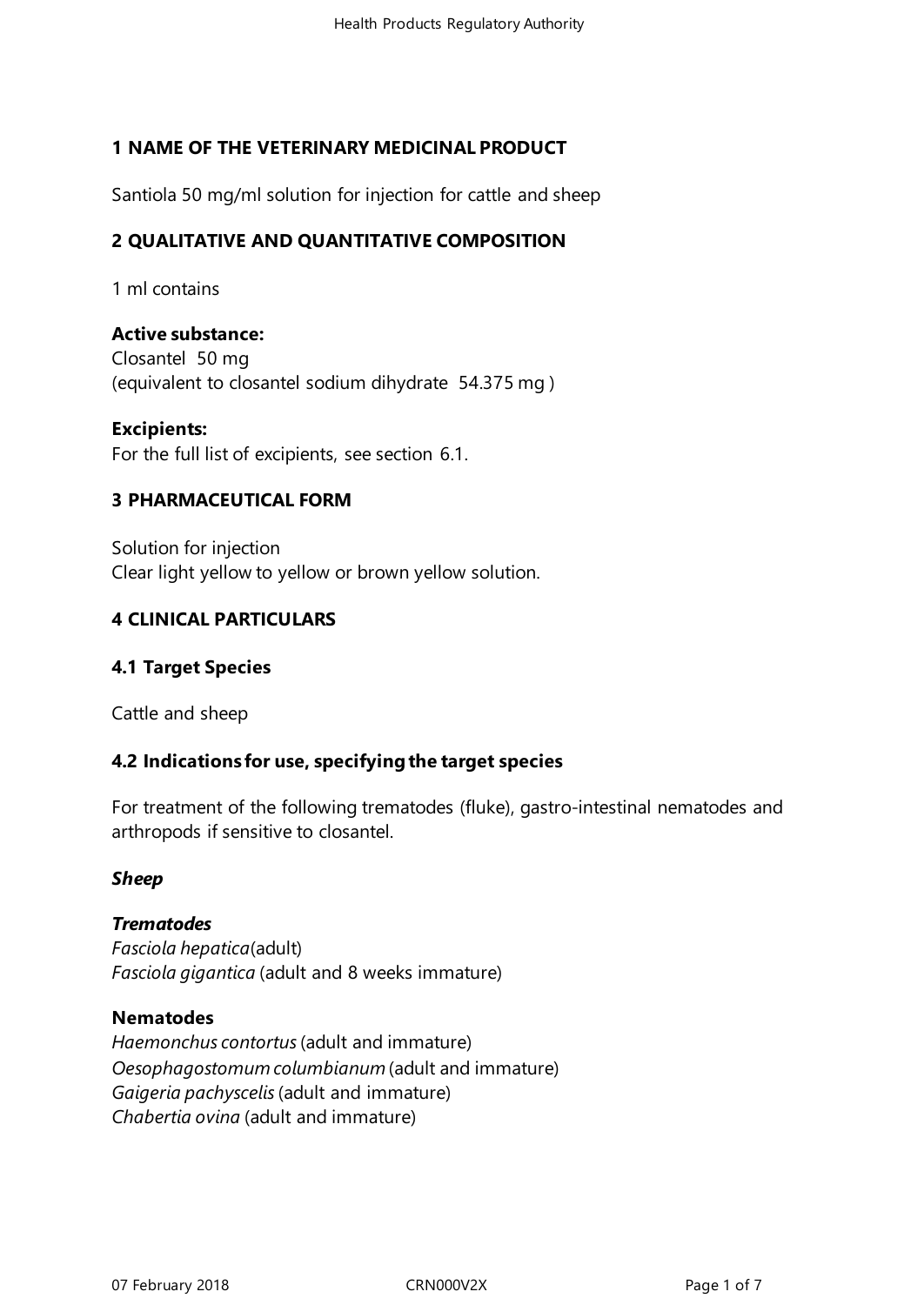# **Arthropods**

*Oestrus ovis* (1<sup>st</sup>, 2<sup>nd</sup> and 3<sup>rd</sup> instar)

#### *Cattle*

#### *Trematodes*

*Fasciola hepatica* (adult) *Fasciola gigantica*(adult and 8 week immature)

#### **Nematodes**

*Haemonchus placei* (adult and immature) *Bunostomum phlebotomum* (adult and immature) *Oesophagostomum radiatum* (adult and immature)

#### **Arthropods**

*Hypoderma bovis*(dermal stages) *Hypoderma lineatum* (dermal stages)

#### **4.3 Contraindications**

Do not use in cases of hypersensitivity to the active substance or to any of the excipients.

## **4.4 Special warnings for each target species**

Do not exceed the stated dose.

Care should be taken to ensure that all injection procedures are correctly carried out and body weights accurately assessed.

Care should be taken to avoid the following practices because they increase the risk of development of resistance and could ultimately result in ineffective therapy: - Too frequent and repeated use of anthelmintics from the same class, over an extended period of time.

- Underdosing, which may be due to underestimation of body weight, misadministration of the product, or lack of calibration of the dosing device.

Suspected clinical cases of resistance to anthelmintics should be further investigated using appropriate tests (e.g. Faecal Egg Count Reduction Test). Where the results of the test(s) strongly suggest resistance to a particular anthelmintic, an anthelmintic belonging to another pharmacological class and having a different mode of action should be used.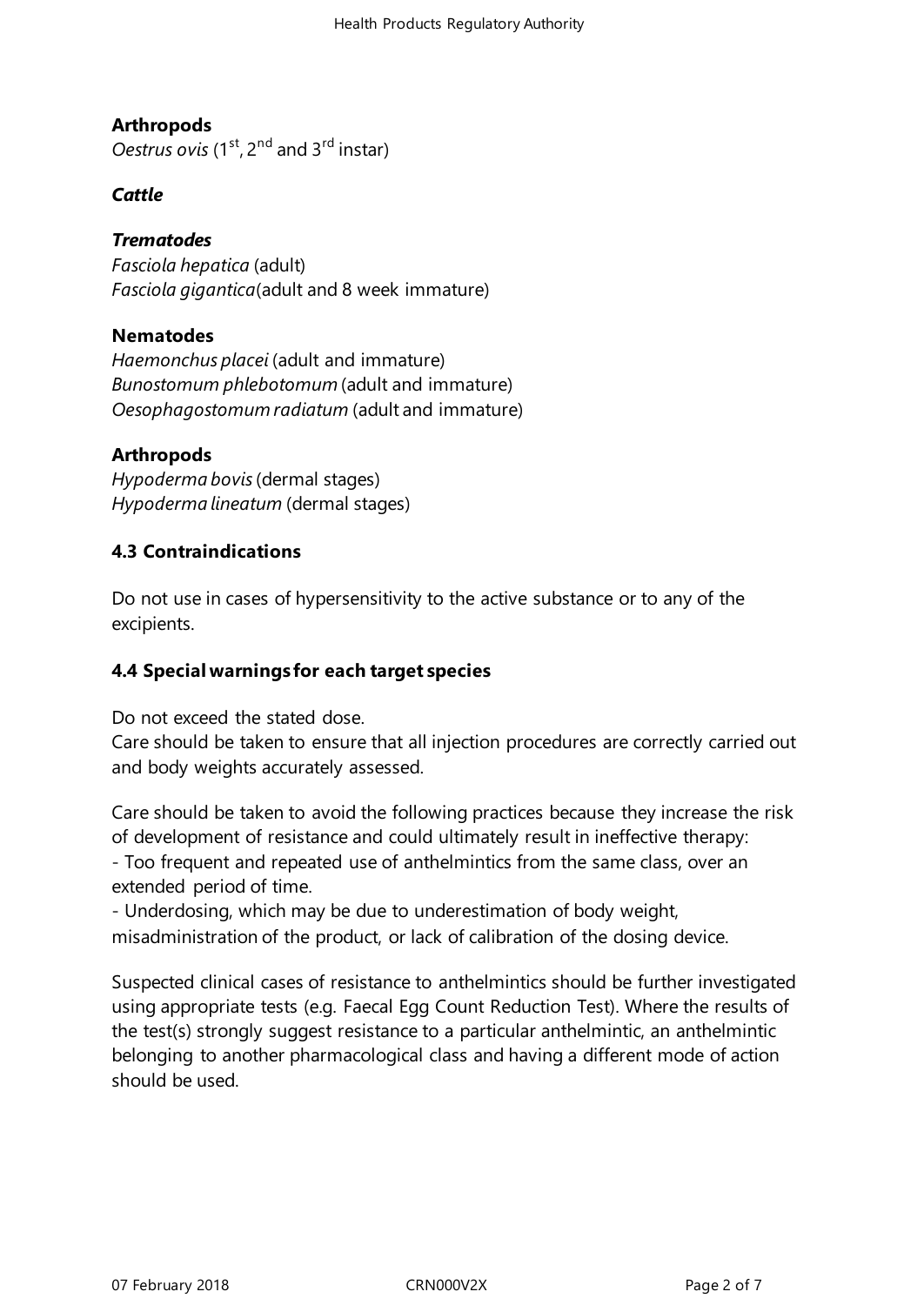# **4.5 Special precautions for use**

#### Special precautions for use in animals

Safe and efficacious use of this product at a dose of 2.5 mg/kg is dependent on accurate species level parasitological diagnosis of risks at farm level. Where this is unavailable, the dose rate of 5 mg/kg must be used.

Special precautions to be taken by the person administering the veterinary medicinal product to animals

Wash hands after administration.

Take care to avoid accidental self-administration.

#### Other precautions

Closantel is toxic to dung fauna.

To reduce the risk for the dung fauna, treated and untreated animals should be grazed on the same field.

In order to reduce the risk to aquatic organisms, treated animals should be kept out of water for at least 48 hours after treatment.

## **4.6 Adverse reactions (frequency and seriousness)**

The solution contains polyvidone. This substance may in very rare cases induce hyperacute anaphylactic reactions in cattle.

The frequency of adverse reactions is defined using the following convention:

- very common (more than 1 in 10 animals treated displaying adverse reaction(s))

- common (more than 1 but less than 10 animals in 100 animals treated)
- uncommon (more than 1 but less than 10 animals in 1,000 animals treated)
- rare (more than 1 but less than 10 animals in 10,000 animals treated)

- very rare (less than 1 animal in 10,000 animals treated, including isolated reports).

#### **4.7 Use during pregnancy,lactation or lay**

Can be used during pregnancy and lactation. See section 4.11.

## **4.8 Interactionwith other medicinal productsand otherforms of interaction**

None known.

## **4.9 Amounts to be administeredand administration route**

Route of administration:

Cattle: subcutaneous route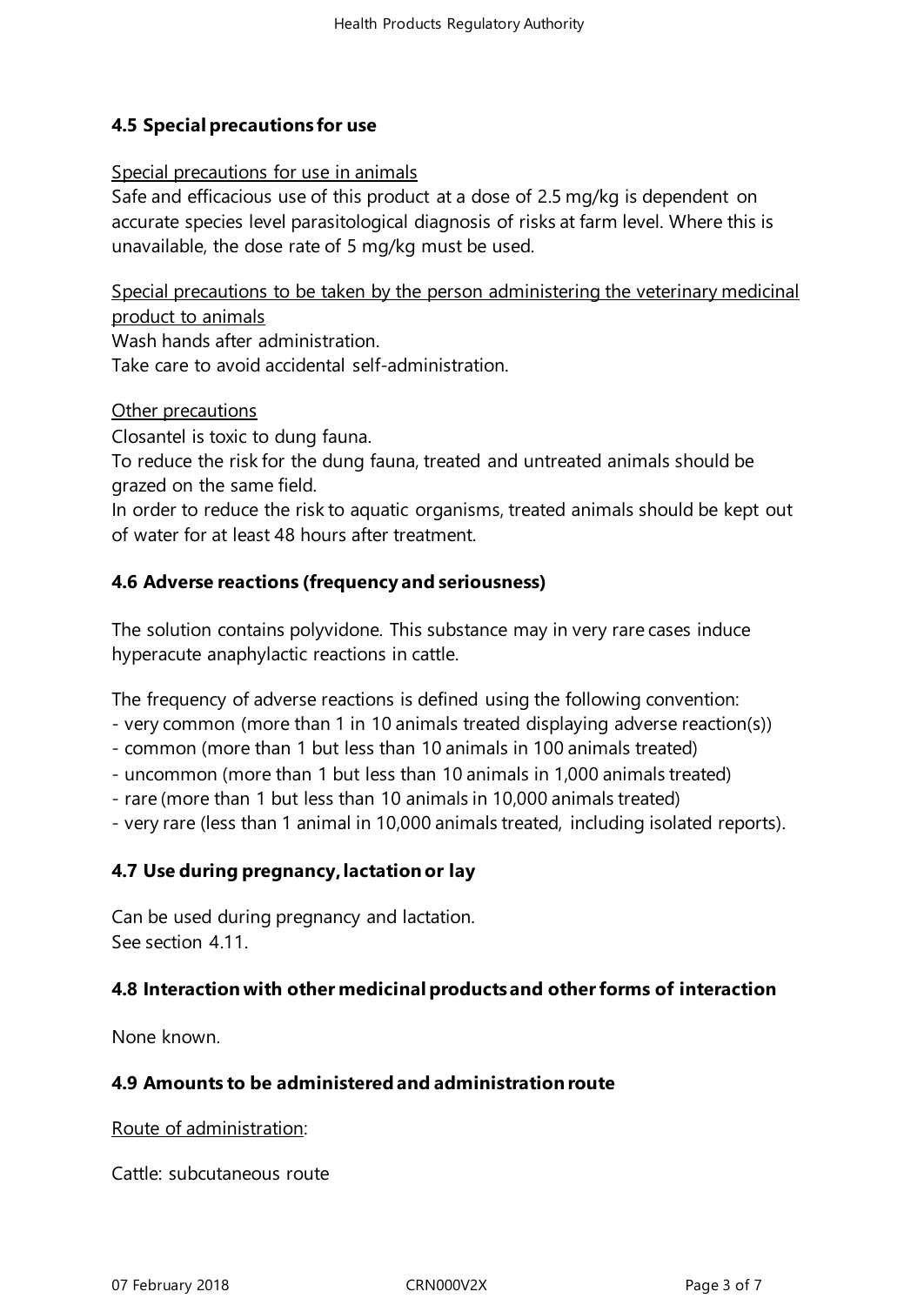Sheep: subcutaneous route

To ensure administration of a correct dose, body weight should be determined as accurately as possible.

When large volumes have to be injected (more than 20 ml), divide the total volume equally over both neck sides.

Do not exceed 20 broachings per vial. If more than 20 broachings are required, use of a draw off needle is recommended.

If treatment is to be repeated, a minimum of 11 week interval must be observed in order to avoid accumulation of residues.

# Dose:

| ľ<br>Ш.<br>,<br>c |  |
|-------------------|--|
|-------------------|--|

| 2.5 mg/kg BW (1 ml/20 kg BW) | Adults | Immatures |
|------------------------------|--------|-----------|
| Fasciola hepatica Fasciola   | x      |           |
| gigantica Haemonchus placei  | X      |           |
| Bunostomum phlebotomum       | X      |           |
| Oesophagostomum radiatum     | X      | x         |
|                              |        |           |

| 5.0 mg/kg BW (1 ml/10 kg BW) | Adults        | Immatures                    |
|------------------------------|---------------|------------------------------|
| Fasciola hepatica Fasciola   | Χ             |                              |
| gigantica Haemonchus placei  | Χ             |                              |
| Bunostomum phlebotomum       | X             | From 8 weeks after infection |
| Oesophagostomum radiatum     | X             |                              |
| Hypoderma bovis              | x             | X                            |
| Hypoderma lineatum           | Dermal stages | X                            |
|                              | Dermal stages |                              |

#### Sheep

| 2.5 mg/kg BW (1 ml/20 kg BW) $\vert$ Adults |                                                              | Immatures |
|---------------------------------------------|--------------------------------------------------------------|-----------|
| Haemonchus contortus                        |                                                              |           |
| Gaigeria pachyscelis                        |                                                              |           |
| Oestrus ovis                                | 1 <sup>st</sup> , 2 <sup>nd</sup> and 3 <sup>rd</sup> instar |           |

| 5.0 mg/kg BW (1 ml/10 kg BW)                  | Adults | Immatures                    |
|-----------------------------------------------|--------|------------------------------|
| Fasciola hepatica                             | X      |                              |
| Fasciola gigantica                            | X      | From 8 weeks after infection |
| Haemonchus contortus (+ BZ-resistant strains) | X      |                              |
| Oesophagostomum columbianum                   |        |                              |
| Chabertia ovina                               | x      |                              |

Because of its long half-life, closantel will protect for several weeks against re-infections with the following nematodes: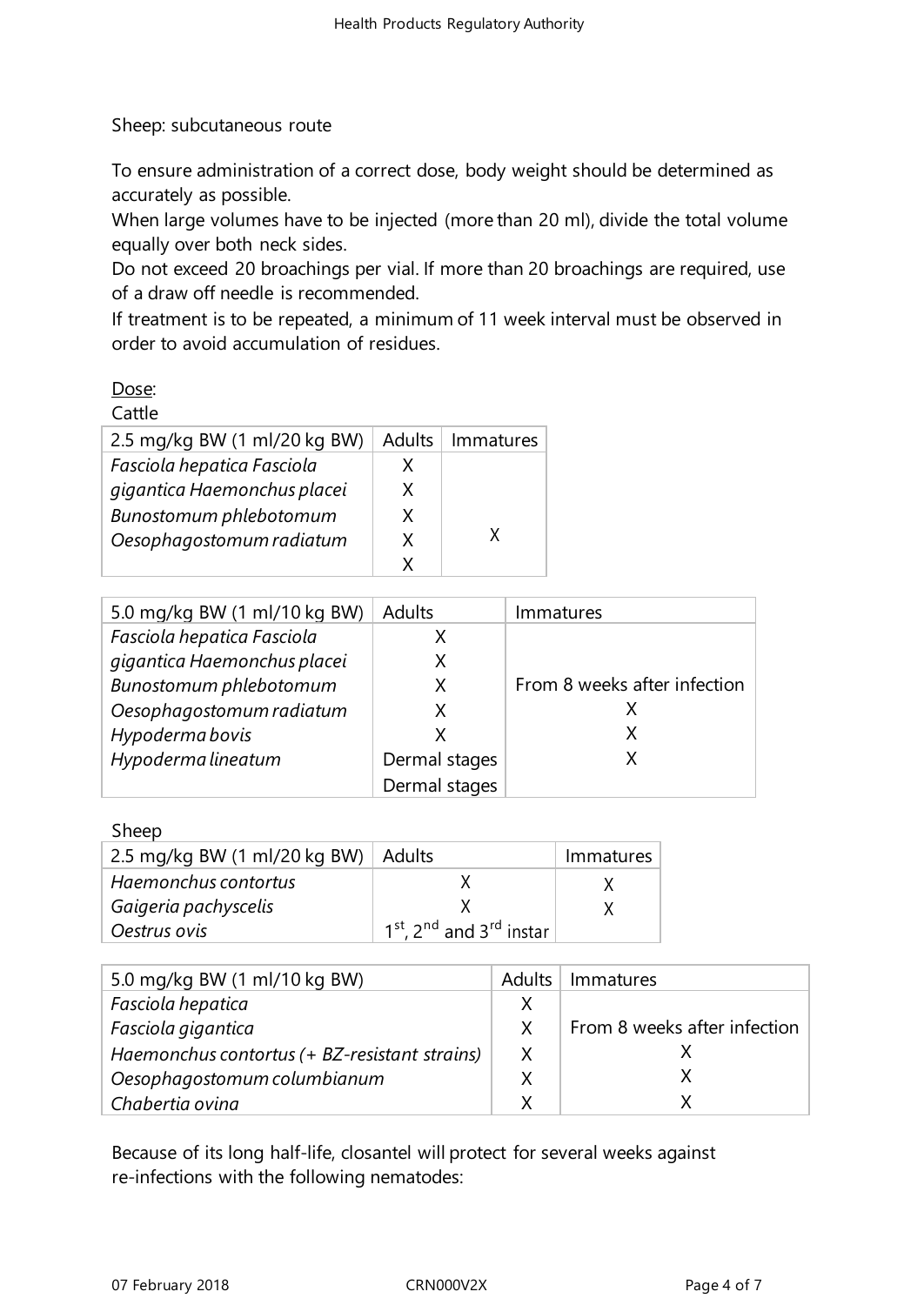| Cattle                   |              |                          |
|--------------------------|--------------|--------------------------|
| <b>Residual Activity</b> | Dose (mg/kg) | <b>Protection Period</b> |
| Haemonchus placei        | 2.5          | 4 weeks                  |
|                          |              | 6 weeks                  |
| Bunostomum phlebotomum   |              | 3 weeks                  |
| Oesophagostomu radiatum  |              | 2 weeks                  |

Sheep

| <b>Residual Activity</b> | Dose (mg/kg) | <b>Protection Period</b> |
|--------------------------|--------------|--------------------------|
| Haemonchus contortus     | 2.5          | 2 weeks                  |
|                          | 5            | 7 weeks                  |
| Gaigeria pachyscelis     | 2.5          | 3 weeks                  |
|                          | 5            | 8 weeks                  |
| Oestrus ovis             | 5            | 8 weeks                  |

## **4.10 Overdose (symptoms, emergency procedures,antidotes), if necessary**

Symptoms of acute overdosage are decreased vision or blindness, anorexia, incoordination and general weakness.

# **4.11 Withdrawal period(s)**

Cattle: meat and offal: 77 days Sheep: meat and offal: 77 days

Not authorised for use in cattle producing milk for human consumption including during the dry period. Do not use during the last trimester of pregnancy in heifers which are intended to produce milk for human consumption.

Not authorised for use in ewes producing milk for human consumption including during the dry period. Do not use within 1 year prior to the firstlambing in ewes intended to produce milk for human consumption.

# **5 PHARMACOLOGICAL or IMMUNOLOGICAL PROPERTIES**

Pharmacotherapeutic group: anthelmintics, phenol derivatives, including salicylanilides ATCvet code: QP52AG09

## **5.1 Pharmacodynamic properties**

The product contains the salicylanilide closantel, a synthetic antiparasitic agent with high efficacy against liver fluke (*Fasciola gigantica and Fasciola hepatica*), haematophagous nematodes (*Bunostomum phlebotomum,Chabertia ovina, Gaigeria pachyscelis, Haemonchus contortus* – including benzimidazole-resistant strains,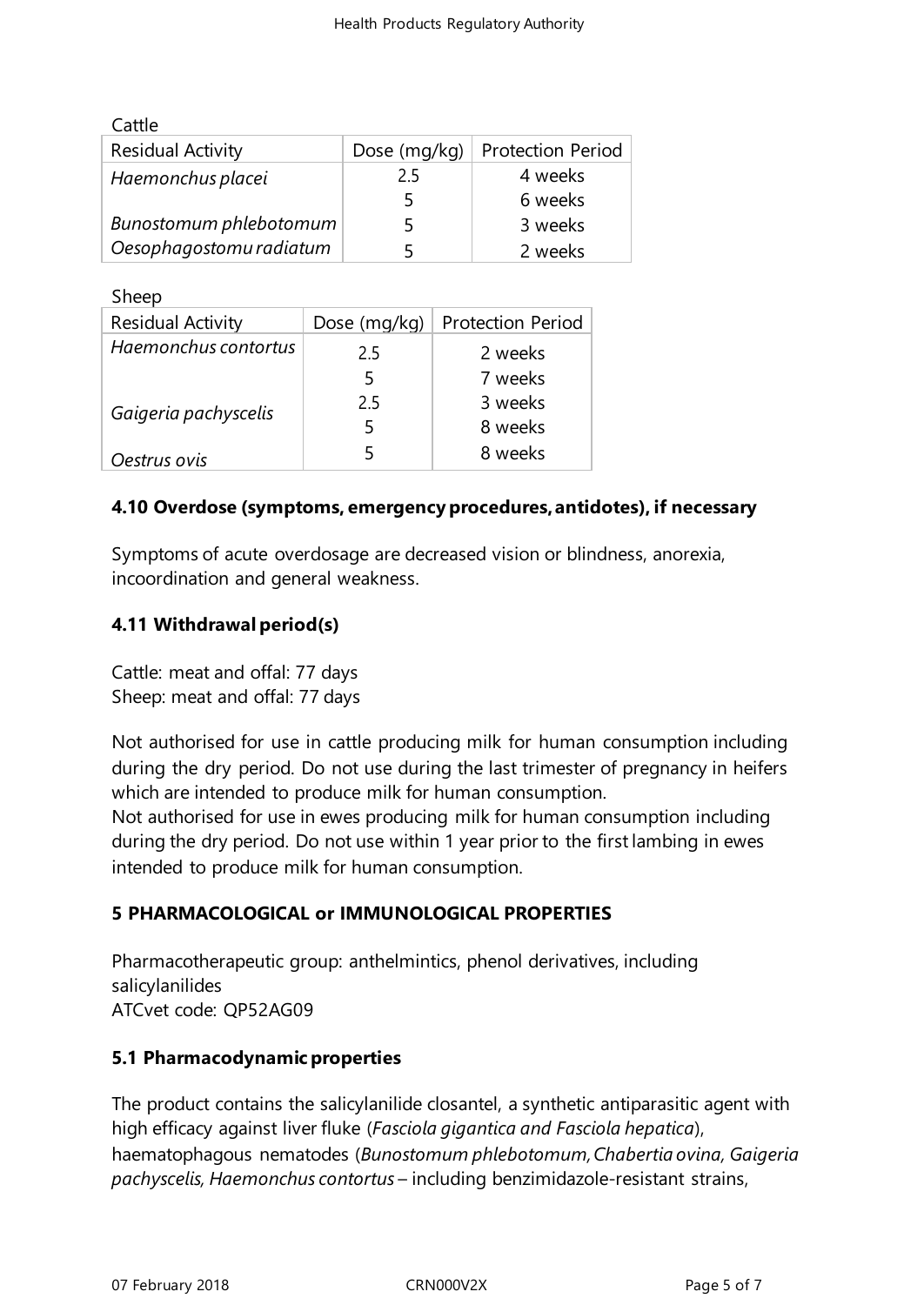*Haemonchus placei,Oesophagostomum columbianum*, and *Oesophagostomum radiatum*) and larval stages of some arthropods (*Hypoderma bovis,Hypoderma lineatum,* and *Oestrus ovis*) in sheep and cattle.

Closantel is an uncoupler of mitochondrial oxidative phosphorylation resulting in inhibition of ATP synthesis. This induces a marked change in the energy metabolism and finally leads to death of the parasite.

#### **5.2 Pharmacokinetic particulars**

Closantel is rapidly absorbed into the systemic circulation with peak plasma levels at 24-48 hours after dosing. In plasma, closantel is bound 99% to albumin. As a result, tissue distribution is very limited. On average, tissue levels are 15 times lower than plasma levels. The elimination half-life of closantel from plasma and tissues is approximately 2 to 4 weeks in sheep and 9 to 21 days in cattle. The drug is poorly metabolised and the main excretion route is in the faeces via the bile. Urinary excretion is negligible.

#### **Environmental properties**

Closantel has the potential to adversely affect non-target organisms. Following treatment, excretion of potentially toxic levels of closantel may take place over a period of several weeks. Faeces containing closantel excreted onto pasture by treated animals may reduce the abundance of dung feeding organisms which may impact on the dung degradation.

Closantel may affect aquatic organisms (aquatic invertebrates, sediment dwellers and fish).

## **6 PHARMACEUTICAL PARTICULARS**

## **6.1 List of excipients**

Propylene glycol (E1520) Povidone K 12 Citric acid monohydrate Sodium hydroxide Water for injections

## **6.2 Major incompatibilities**

In the absence of compatibility studies, this veterinary medicinal product must not be mixed with other veterinary medicinal products.